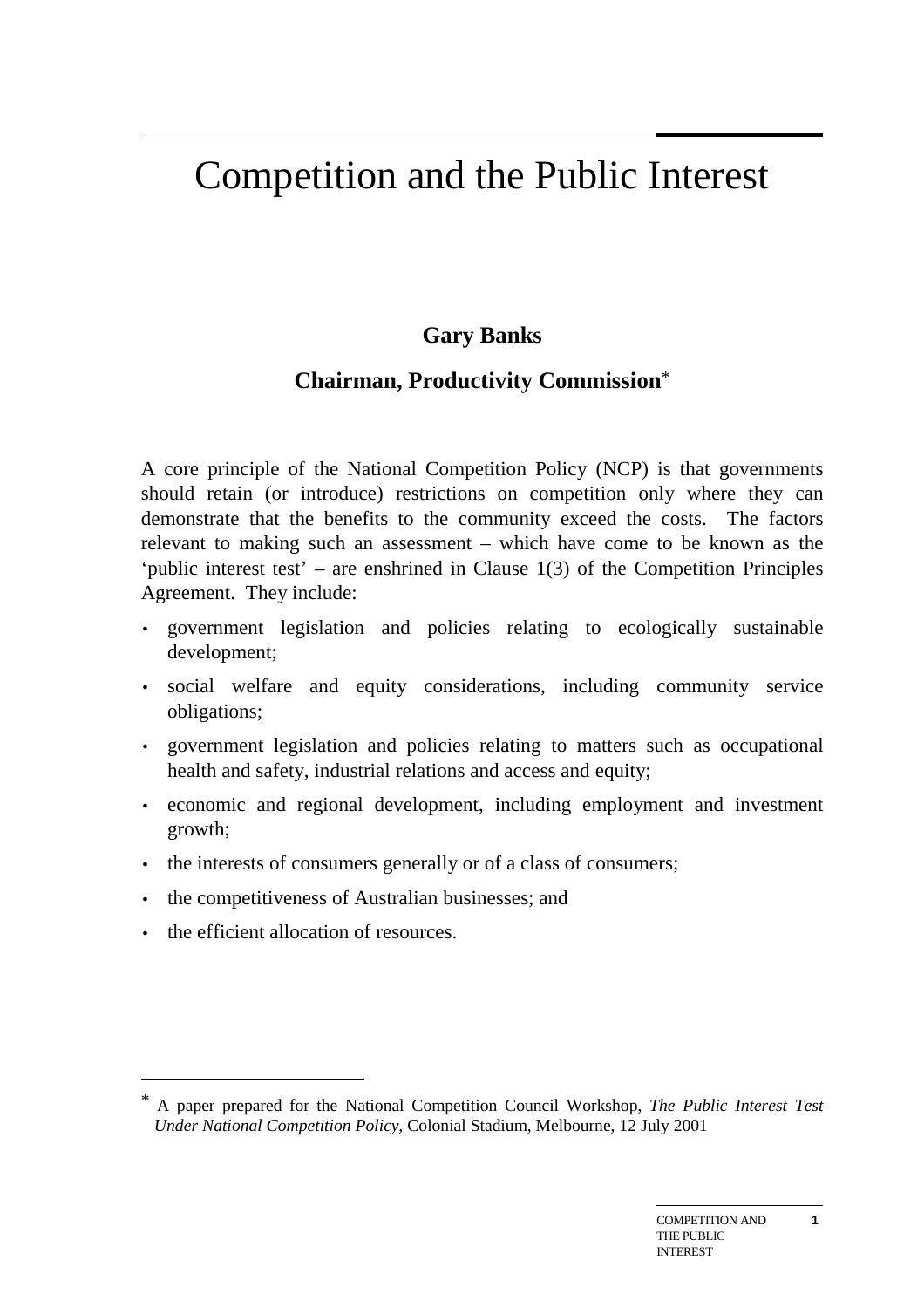#### **A radical initiative?**

A requirement for governments to demonstrate that their regulatory arrangements are in the interests of the community would at face value seem not only unexceptionable but essential to democratic governance (abstracting for the moment from questions of implementation).

And the policy's presumption in favour of competition can be seen as a logical extension of the approach taken in the *Trade Practices Act, 1974*. The Act prohibits anti-competitive conduct by private corporations, but allows the ACCC to 'authorise' some such conduct – including exclusive dealing or mergers that substantially lessen competition  $-$  if it can be shown to provide sufficient public benefit to exceed the anti-competitive detriment.

Nevertheless, the extension of this approach to government restrictions on competition has proven contentious. This is so for a number of reasons, which I shall explore. Not least of these is that it has essentially turned on its head a longstanding approach in this country to policy formulation and reform.

For one thing, many of the restrictions on competition that have been targeted under the National Competition Policy (and related reforms) got there in the first place because the wider effects on the community had not been adequately accounted for. Indeed in many cases the interests of particular groups were the dominant consideration.

Secondly, the NCP has reversed the traditional onus of proof in policy reform, whereby it has generally been up to the *proponents* of change to demonstrate that change will be worthwhile. As a general rule this principle has much to commend it. Change can be disruptive. People organise their lives and expectations around existing rules. They even find ways of minimising the impact of bad rules. Given the costs and uncertainties in changing established ways of doing things, it is not unreasonable to require a good case to be made for change.

Indeed, establishing a public interest case *for* policy reform has been the modus operandi of my own organisation, the Productivity Commission, and its predecessors over many years. In coming to judgements about the merits of particular reform options to put before government the Commission, as an independent statutory body, is required to have regard to a series of 'policy guidelines' in its Act. These reflect social and environmental as well as economic goals, and underpin the community-wide perspective that the Commission seeks to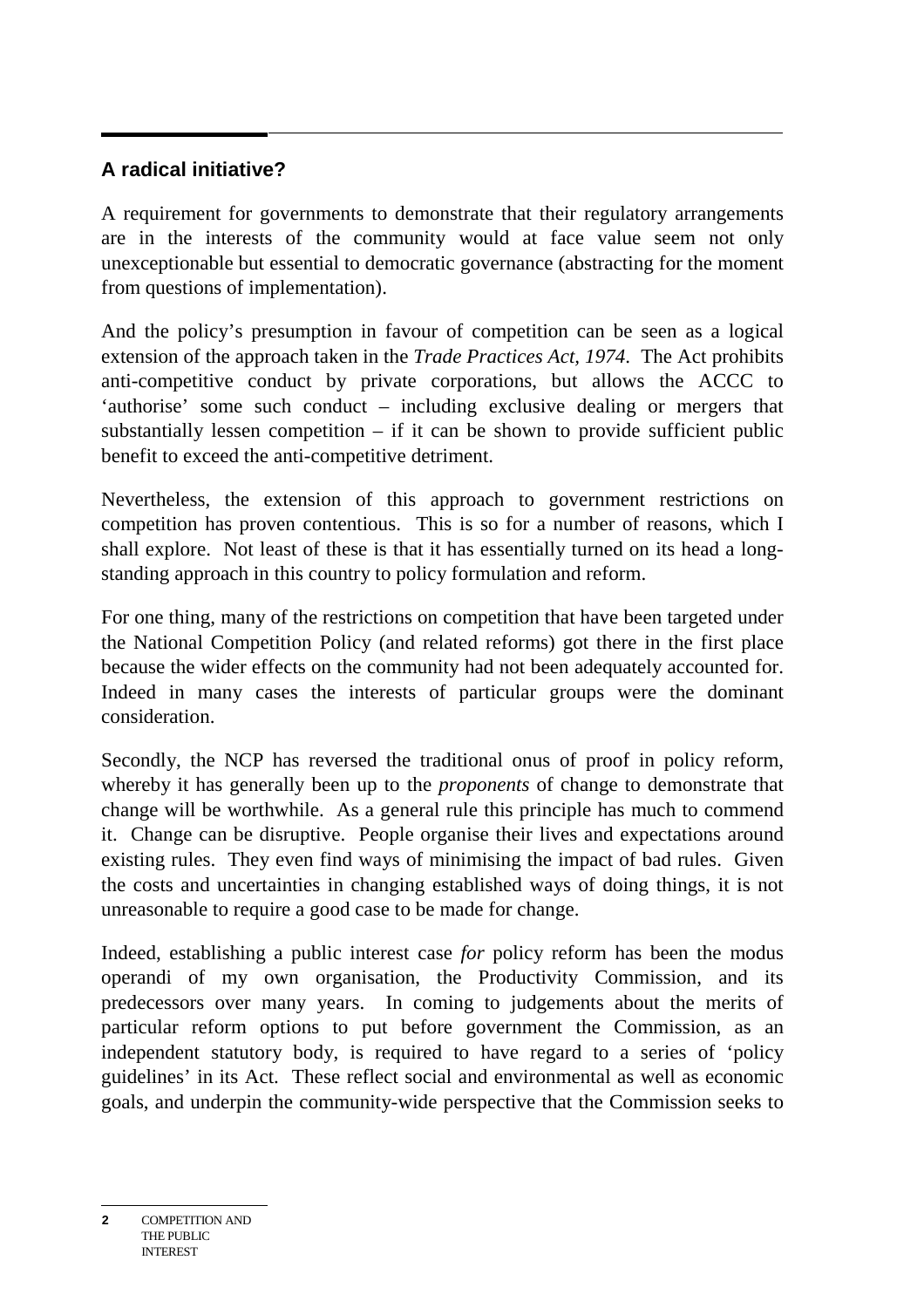bring to all of its work. The Commission's statutory guidelines are not dissimilar to the provisions in Clause 1(3) of the Competition Principles Act or, for that matter, the factors considered as part of the ACCC's authorisation process.

In the case of competition policy reforms, governments have essentially taken the view that reversing the onus of proof is justified on the grounds that removing restrictions on competition *will* typically be in the public interest.

This was clearly the position advocated by the Hilmer Committee in the 1993 report to COAG which formed the basis for the NCP. It observed:

"Competition provides the spur for businesses to improve their performance, develop new products and respond to changing circumstances. Competition offers the promise of lower prices and improved choice for consumers and greater efficiency, higher economic growth and increased employment opportunities for the economy as a whole." (Hilmer et al, 1993, p.1)

### **The need for reform**

Indeed, the Hilmer Committee Review was initiated by governments in recognition of the costs stemming from the lack of competitive disciplines and incentives facing many government business enterprises, previously highlighted by a succession of State and national reviews (see, for example, IAC, 1989).

Government monopolies in the energy, transport and communications sectors were characterised by low productivity, poor service and high costs. As barriers to international trade and investment declined, it became evident that the poor performance of these domestic services was handicapping the competitiveness of Australian industries and, notwithstanding the cross-subsidisation of households, reducing the income of the Australian community.

In a report commissioned by COAG in 1995 to guide judgements about the tax revenue implications of the NCP, the Industry Commission estimated that identified pro-competitive reforms to public utilities and certain regulatory restrictions could eventually lift Australia's GDP by some \$23 billion  $-5\frac{1}{2}$  per cent above what it would otherwise be.

Like all model-based constructs of complex economic relationships, the estimates could be no more than broadly indicative. They nevertheless were accepted as the basis for subsequent negotiation by the States and Territories on the 'competition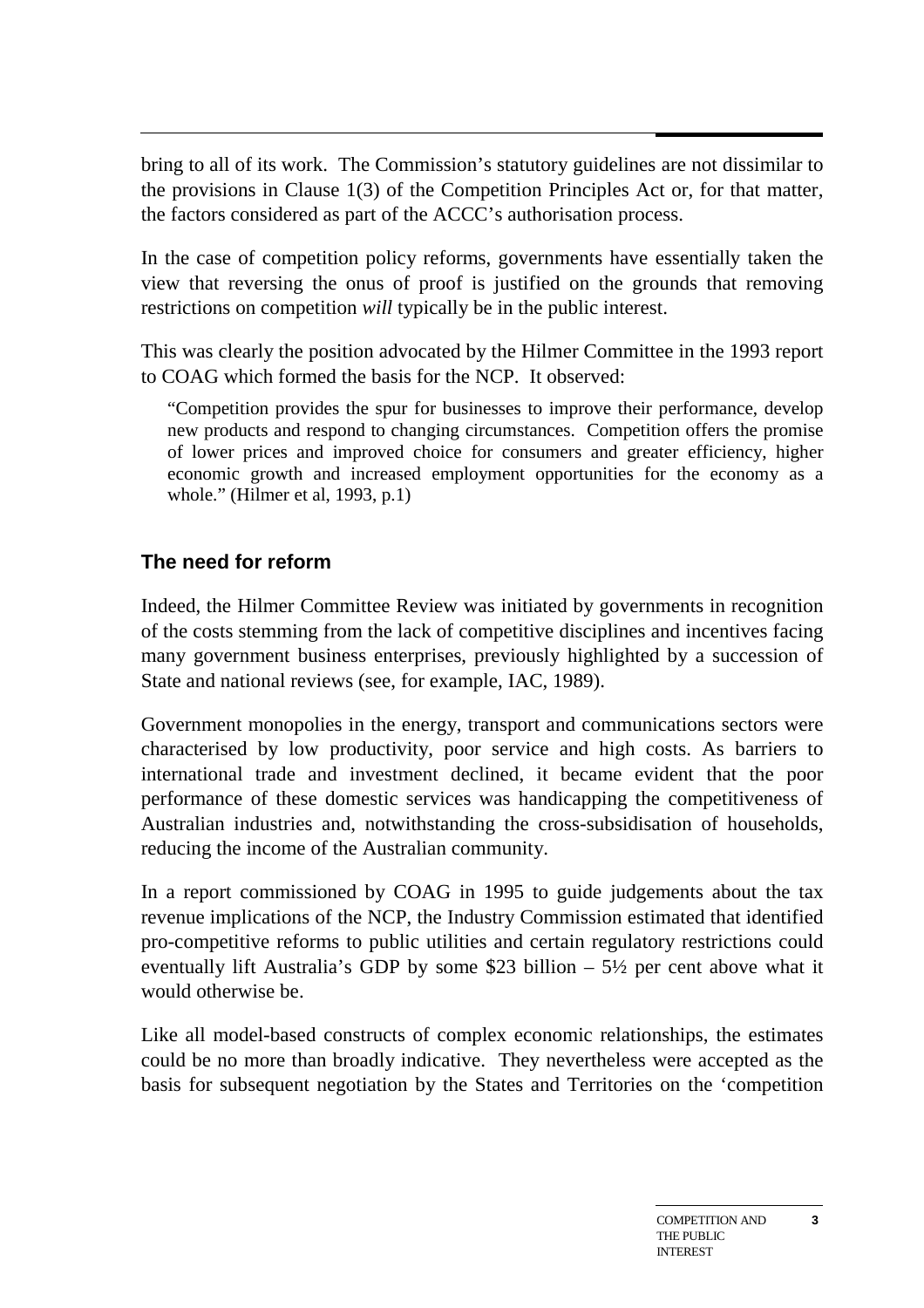payments' to be delivered by the Commonwealth. They were also criticised by some observers as being too optimistic.

## **The productivity dividend**

In the event, as the OECD has recently concluded, the surge in Australia's aggregate productivity and output growth in the 1990s – one percentage point or more above the previous trend for at least six years – is broadly consistent with the Industry Commission's projections, notwithstanding that some reforms are yet to be fully implemented. Indeed, the surge in Australia's productivity performance is hard to explain by factors other than the microeconomic reforms of the 1980s and 1990s.

The fact that this productivity boom was sustained through the 1990s despite the collapse of key export markets in Asia, is itself hard to explain other than as a result of our economy's enhanced flexibility and adaptability. That Australia was one of only a few high-income countries to lift its performance in the 1990s, reinforces the point that the major explanation must lie in domestic influences.

Australia's productivity performance deserves this attention in considering the public interest implications of reform, because productivity growth is the foundation for higher incomes and standards of living. The American economist Paul Krugman once put it as follows, "Productivity isn't everything, but in the long run it is almost everything" (Krugman, 1992). Growth in average incomes accelerated from 1.4 per cent a year in the 1970s and 1980s to 2.5 per cent a year in the 1990s. Faster productivity growth accounted for 90 per cent of that acceleration in average incomes. If Australia's productivity had grown in the 1990s at its previous trend rate, annual income in 2000 would have averaged around \$2700 less per person (or roughly \$7000 less per household).

#### **Distribution matters too**

While productivity growth is the fundamental driver of a country's income levels over the long term, it is the *distribution* of these gains and the transitional impacts of reforms on different groups that have seized most political attention. Concerns that NCP and other microeconomic reforms have been anti-worker or anti-region have been instrumental in a popular backlash against reform.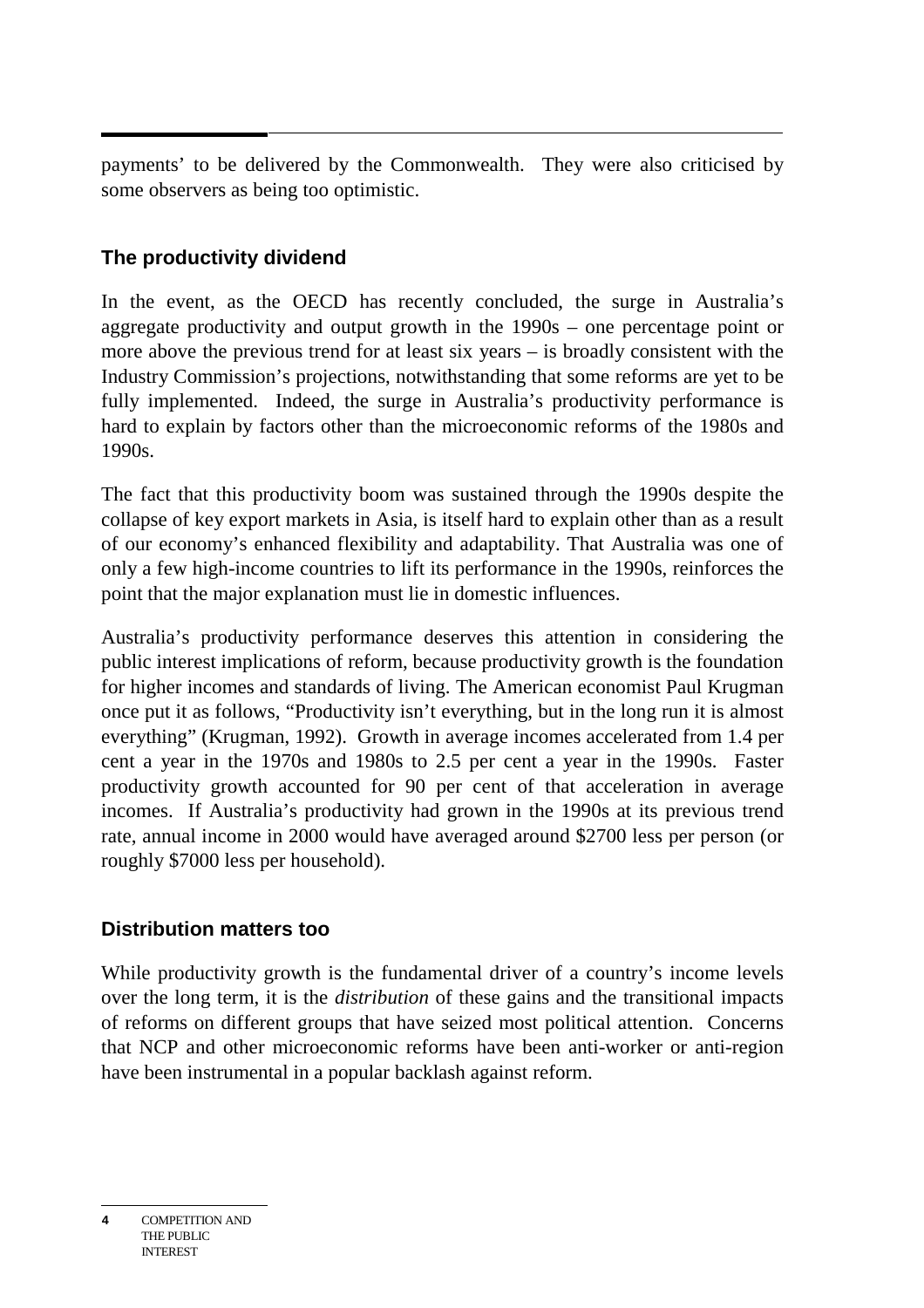Understanding and analysing the distributional and adjustment implications of competition reforms is a key issue for all governments. It has not always been done well – in part because it is difficult to do. Nevertheless, such analysis is an important part of the assessments needed in making decisions about policy change under the NCP. And, notwithstanding the availability of general assistance programs to help people deal with change, there are circumstances in which more targeted compensation or assistance to address the adjustment consequences of reforms are called for (see PC, 2001, forthcoming).

What the Commission's own research has shown, however, is that while reforms inevitably create some losers as well as winners, particularly in the short term, the perceptions of a general bias against workers or net losses to regional Australia are not well founded.

Recent Commission research into the distribution of the productivity induced income gains in the 1990s, found that labour maintained its share at the aggregate level throughout that period (see Parham et al, 2000). A shift in the distribution of income towards capital in some industries was offset by a shift towards labour in other industries. Overall, growth in real wages was accompanied by employment growth and falling unemployment.

In addition, the Commission found that the benefits of productivity gains at the industry level were mostly passed on to consumers in the form of lower prices. This has occurred to a significantly greater extent than in the past, suggesting that increased competition has not only contributed to the generation of productivity gains, but also ensured that those gains have not just been absorbed by profit-taking or higher nominal wage claims.

The passing on of productivity gains to the community through lower prices is likely to have its own distributional effects. These warrant more detailed examination, but there is reason to believe that they would be beneficial. Previous research by the Industry Commission into the effects of price changes for some utility services has revealed that even where the narrowing of cross-subsidies had seen prices to households rise, when the indirect effects through lower business costs were accounted for, most households benefited overall, including those on lower incomes (IC, 1996).

**5**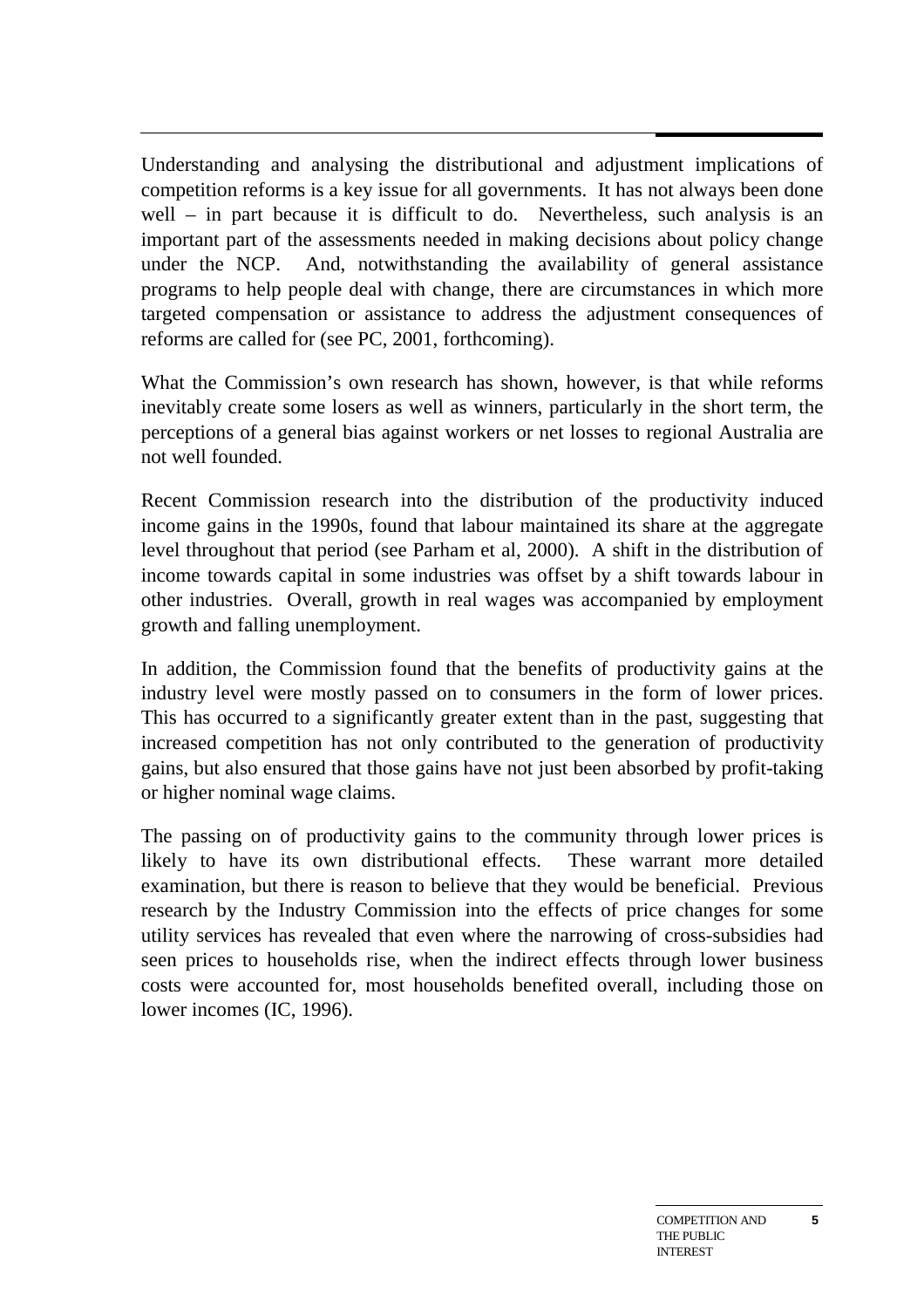### **Regional impacts**

The regional distribution of gains and losses from reform has been of particular interest in recent years, with many country people attributing the declines in population, services and incomes to NCP. The Productivity Commission's public inquiry on this matter found that those perceptions were generally misplaced. The major drivers of the fortunes of rural and regional Australia remain ongoing technological advances and intensifying competition on export markets, which have relentlessly pushed down rural terms of trade and made farming a much less peopleintensive activity.

Many pro-competitive reforms have *helped* rural industries cope with these external pressures, by reducing the costs of major inputs such as energy, rail, transport and communications.

Following widespread public consultation, information gathering and analysis, the Commission concluded that country Australia as a whole would benefit from National Competition Policy. It also found that there was likely to be more variation in the incidence of benefits and costs among regions than among more diversified urban centres. Nevertheless, economic modelling suggested that only one of 57 regions modelled would not show an output gain from NCP. In the majority of regions, employment was estimated either to rise as a result of NCP, or to decline by an amount that could be absorbed by less than one year of recent employment growth.

Of course, such modelling is only indicative and cannot capture all the impacts within particular communities or over time. Nevertheless, it supports other information and analysis in suggesting that NCP will deliver benefits to most Australians.

### **'Strategic' considerations in NCP**

The empirical story lends support to the presumption in favour of competition that governments brought to the design of the NCP. Placing the onus on those defending anti-competitive arrangements might also be seen as having a strategic function. By requiring those who benefit from such restrictions – and thus typically have more incentive to see them retained – to address the wider community effects, it can act as a counterweight to what may otherwise be lop-sided political pressure to ignore the less readily identifiable costs. In other words, the NCP obliges those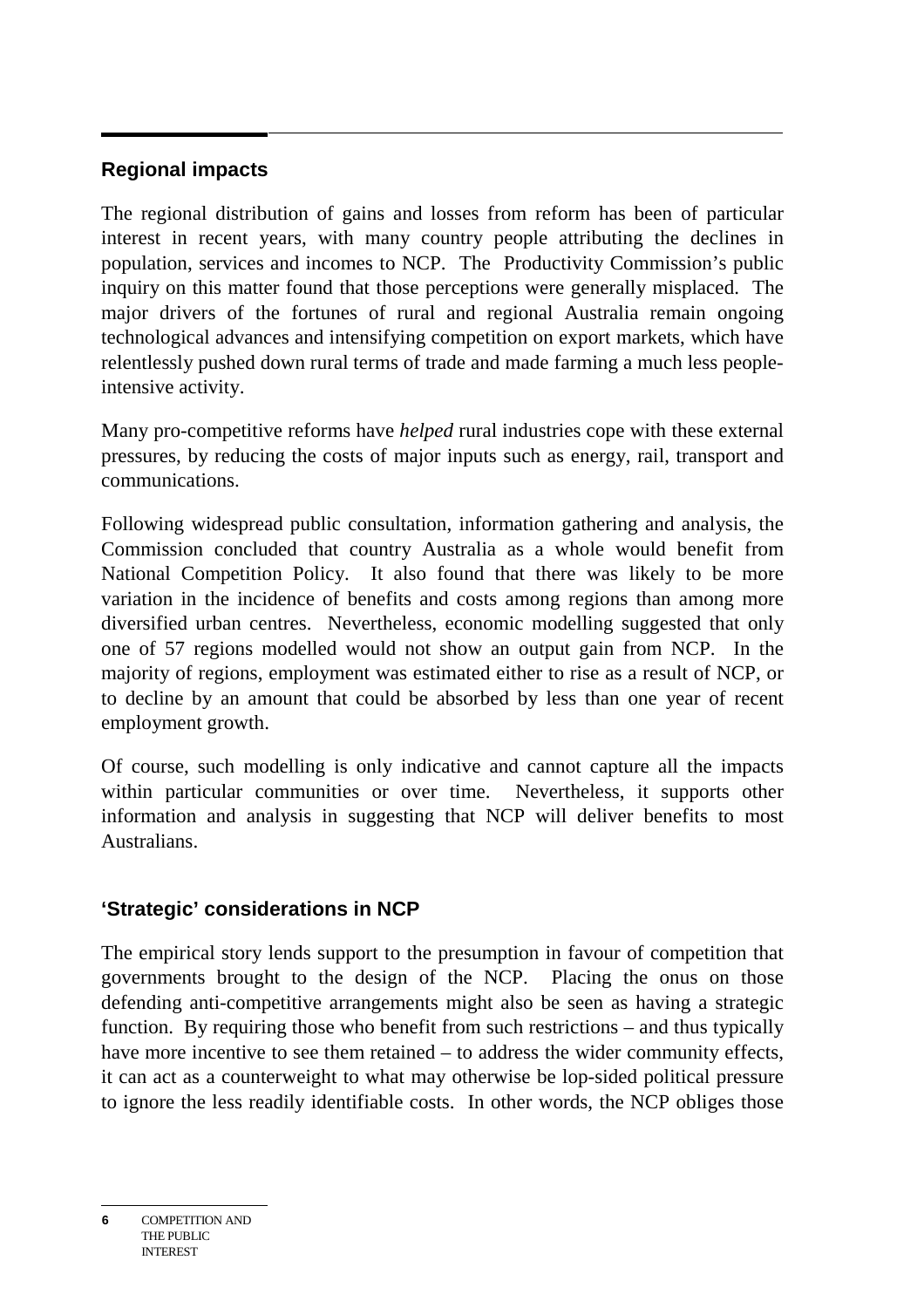who have the most interest in making a case on such matters, to make the right sort of case. Moreover, through the device of the competition payments from the Commonwealth, it creates a fiscal incentive for governments to resist political pressure for restrictive arrangements when such a case has not been made.

### **NCP is not 'open slather'**

Governments recognised, as did the Hilmer Committee, that there are circumstances in which restraints on competition can be justified from a community-wide perspective. Indeed, there is really no such thing as completely unfettered competition in any area of economic life. As on the sports field, market competition occurs within a framework of rules, obligations and rights which constrain the behaviour of the players. To some extent, the question is really about the nature and degree of any constraints and how they affect performance. (For example we would not accept rules in sport that kept aspiring champions out of the game.)

In some situations, competition may need to be more 'fettered' than in others, to address social objectives such as equity of access or quality standards, or to overcome market failures, including environmental externalities and information asymmetries. But restricting the potential entry of (qualified) players will rarely be the best way of meeting such concerns. Indeed, in the case of natural monopoly, government has regulated to ensure that effective competition can occur at all: as in the national regime for third party access to essential infrastructure. NCP needs to be seen in conjunction with other policy measures that are likely to be able to address environmental or social concerns more directly and cost-effectively.

In other words, in implementing national competition policy, the underlying goal is to achieve *appropriate* regulation of market conditions rather than just *de*regulation.

To achieve this, it is important that each case be assessed according to its particular characteristics and market circumstances. And, regardless of where the onus is placed, it is essential that the costs and benefits of different regulatory options are given adequate consideration.

In principle, the NCP makes abundant allowance for this. Firstly, Clause 1(3) provides for a range of economic and social matters to be considered in weighing up the benefits and costs of reforms involving the structure of public monopolies, competitive neutrality, and reviews of legislation (existing and prospective) with anti-competitive effects.

**7**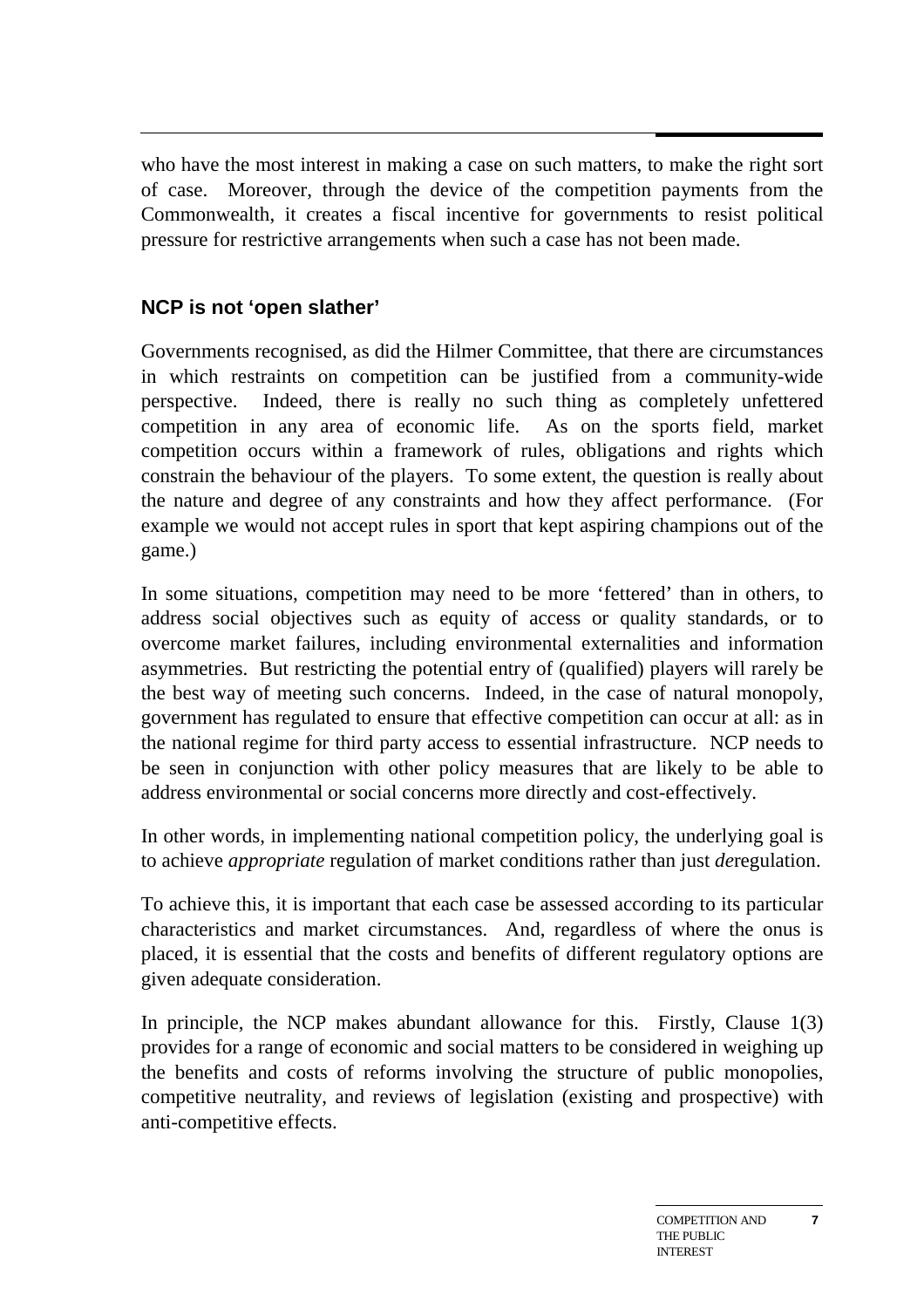Secondly, the decision-making framework under the NCP recognises that such a weighing-up ultimately requires political judgement. However, it also recognises that to be well informed, such judgement needs to be underpinned by impartial and transparent review processes, in which affected interests can have their say, and in which information relevant to the political tradeoffs can be effectively brought to bear.

#### **Misunderstandings and misuse of NCP**

In practice, however, the application of the public interest framework has encountered difficulties. A number of these became evident to the Commission in its inquiry into the impacts of National Competition Policy on rural and regional Australia (PC 1999a). Some of them involve misunderstandings about NCP processes, others are more to do with their implementation.

The most basic difficulty has been lack of knowledge about the public interest provisions themselves. This was particularly evident within local government in regional Australia. For example, the very first submission to the Commission's inquiry, from the Shire of Jerramungup, contained the following (incorrect) statement:

"Competitive Neutrality does not accept the government's obligations to provide universal access to essential services and provide certain customer service obligations on the basis of equity." (sub 1, p 3)

It would appear that NCP's bad name in rural areas has at least in part been acquired through its inappropriate application by local government – sometimes at the instigation of a State government – including through it being wrongly invoked to pursue cost-cutting budgetary objectives.

Some participants argued that public interest matters were being ignored in the Victorian Government's requirements for compulsory competitive tendering by local councils and for commercialisation of local government services in other jurisdictions. In principle, competitive tendering is not required under the NCP, although it may be used as a way of implementing competitive neutrality. Even so, it allows the wider effects on the local community to be taken into account. The Commission learnt of a number of instances of local governments making decisions not to contract out on that basis – trading off the local employment, skill development or other perceived benefits, against higher charges for ratepayers.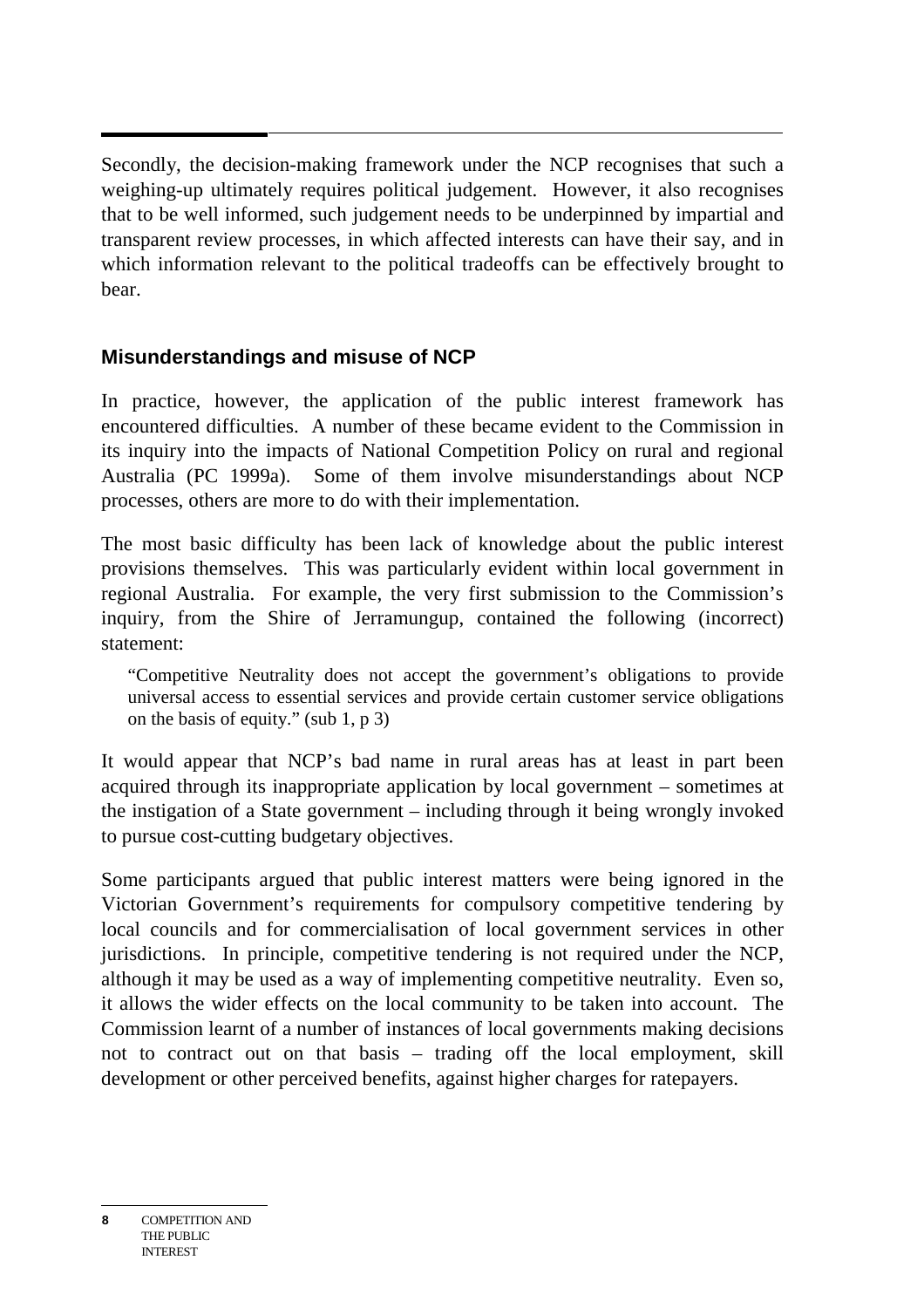Nevertheless, there does seem to have been considerable confusion about the nature of the public interest test and how to apply it. At face value, this is difficult to reconcile, since all the test is really asking is that governments justify any anticompetitive arrangements by demonstrating that they deliver net benefits to the community. It would be an indictment of our policy-making or regulatory institutions if they found this an entirely novel notion.

Clause 1(3) contains a (non-exhaustive) list of the sorts of economic, social and environmental factors that need to be considered in making a net benefit judgement. They are not unfamiliar or intrinsically difficult to understand. But they can pull in different directions, and not all will be relevant to every case.

### **Assessing the tradeoffs**

The real difficulty therefore is in how the tradeoffs among any competing effects should be made. The National Competition Council has noted that in principle "all public interest considerations intrinsically carry equal weight" (NCC, 1999. See also NCC, 1996). As the Commission has previously observed, this could be misconstrued as them having equal importance in all cases. It may be better to describe the criteria as having equal *status*, which is consistent with a low or high weighting being given to different criteria according to the degree of relevance.

If all the factors were amenable to quantification and valuation, then the various benefits and costs could simply be added up. But even in that situation weighting issues would arise. For example, should a dollar lost by a poor household as a result of a policy change be assigned equal weight to a dollar correspondingly gained by a wealthy household? What if all the costs of a reform that would boost national income are likely to be concentrated on an already struggling region? Answering such questions is clearly not straightforward.

In practice, some factors bearing on the public interest – especially social and environmental impacts – cannot be easily quantified or valued. This brings the danger that only the measurable will be influential in decision-making.

For this reason it is important to do more to evaluate social and environmental impacts in quantitative as well as qualitative terms. For example, in its gambling inquiry, the Commission developed an analytical framework which integrated both the social and economic impacts of gambling. Using survey information and other sources, the Commission was able to impute values for various impacts on families

**9**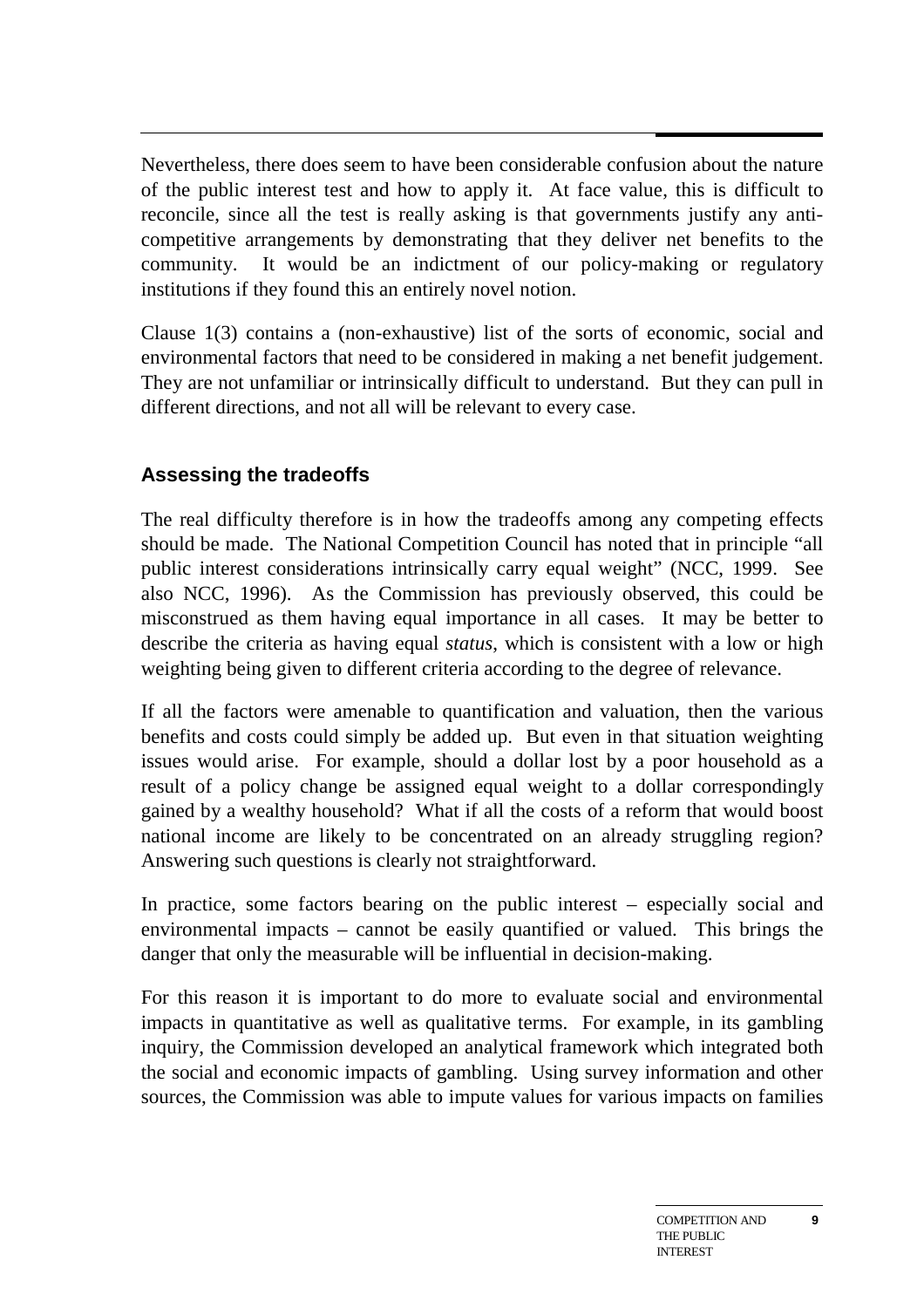that had previously not loomed large in policy decisions, but which turned out to be substantial (PC, 1999b).

However, attempts to level the analytical playing field can only go so far. In the gambling report, we were obliged to give a range of high and low estimates for most of the social impacts, which reduced their policy usefulness. And in a report that we did for the ACT Government on battery hen regulation, we provided estimates of the costs of banning battery production, but left it to the Government and ultimately the Assembly to judge whether the community placed a sufficient value on the identified impacts on hen welfare to justify incurring the costs (PC, 1998).

Thus, while it is important that a thorough assessment be conducted of the various community impacts of retaining or removing restrictions on competition, and while there are good reasons for not leaving such a task entirely to the political process, ultimately a judgement call must be made that requires political accountability.

The Commission has previously recommended, in common with the Hawker Parliamentary Committee, that governments produce public guidelines on the nature of the 'public interest' test and how it should be applied. However, as Mulgan (2000) has pointed out, this should not be taken to mean that:

"with the right principles and the right information correctly weighed, experts will be able to come up with robust and uncontestable assessments of the public interest … such assessments are inherently contestable and should be looked on as political rather than technical judgements." (p. 9)

In this light, it is notable that nearly all of the Hawker Committee's recommendations concerning the application of the public interest test relate to questions of procedure and institutional design, rather than how elements of the test should be interpreted or any tradeoffs resolved. (The main exception is its recognition of the related point that qualitative considerations can be as important to effective analysis as the quantitative.) (Hawker et al, 1997)

That the task of interpreting the public interest is inherently subjective and political is illustrated by McEwin's calculation, in a search of 1167 Commonwealth Acts and 566 Regulations, that the term "public interest" was mentioned 386 times without once being defined (McEwin, 1995).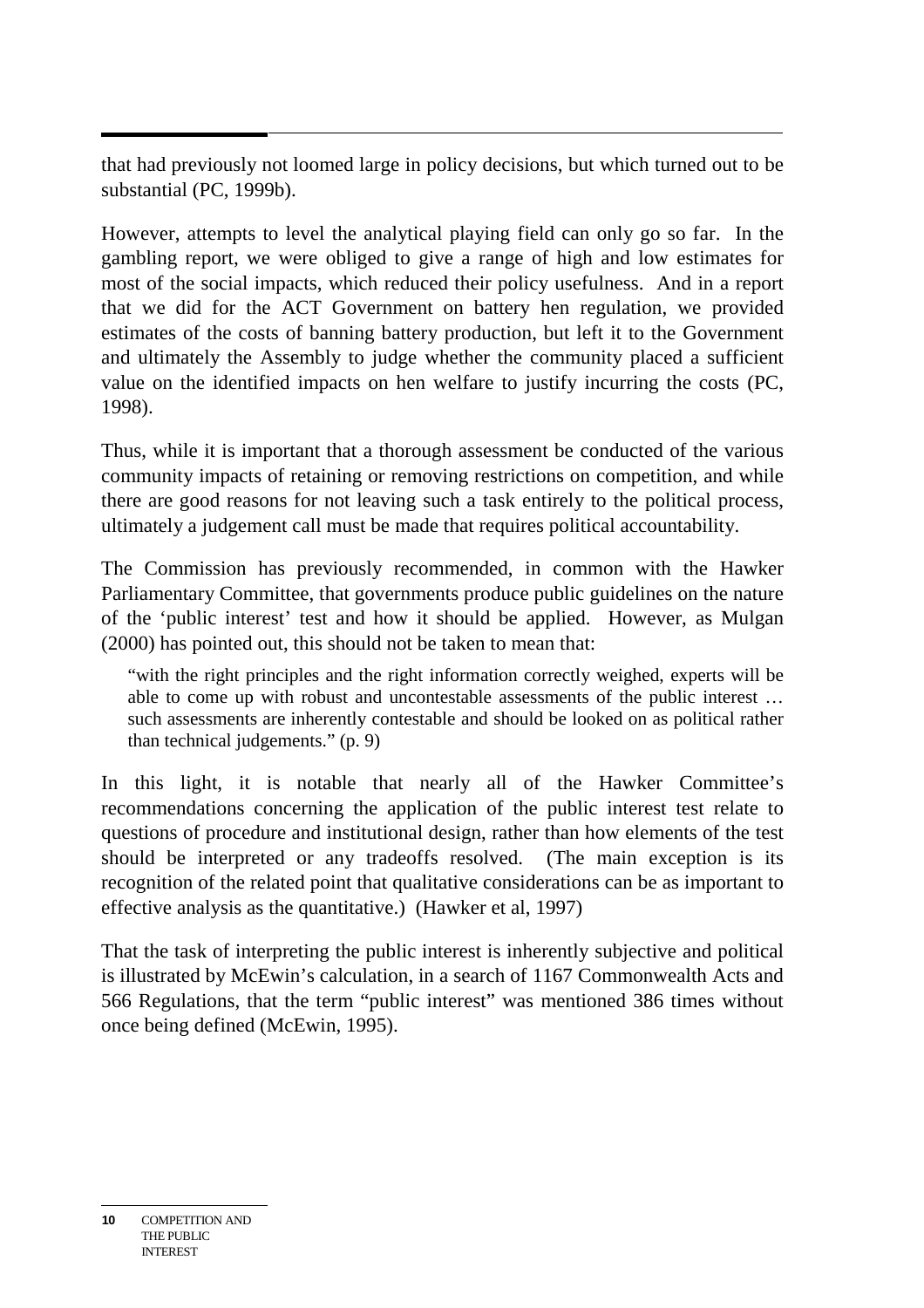### **Are politicians in control?**

There is a widespread perception that, in practice, the NCP has allowed political judgements about public interest matters to be circumvented or undermined.

At the time of the Commission's inquiry, for example, some State governments were claiming loss of sovereignty under the NCP – a proposition which, as a matter of principle, would seem inconsistent with them having taken the (sovereign) decision to become signatories in the first place.

In practice, governments have given themselves considerable latitude and discretion under the NCP. Among other things, governments are free to implement their own approaches to prices oversight, competitive neutrality and structural reform for government enterprises; they can determine how competition principles will be applied to local government; they can institute their own (effective) regimes for access to bottleneck infrastructure; they can continue to deliver CSOs; and they can institute their own reviews of legislation that restricts competition.

The fact that each jurisdiction has considerable control over how NCP is implemented has been freely acknowledged by some states. For example, in its submission to the Commission's inquiry, the Tasmanian Government observed:

"… the NCP agreements do not, in general, compel governments to introduce specific reforms. For example, they do not require privatisation of government business or contracting out and do not expect that deregulation will be the outcome of an independent review. In fact, NCP provides government with flexibility to deal with circumstances where competition might be inconsistent with particular objectives that are valued by the community. For example, under NCP, there is no restriction on governments subsidising social services to rural and regional Australia." (sub. 198, p. 6)

The Western Australian Treasury said that:

"The impacts of NCP are to a large extent within the hands of Western Australians, since there is considerable flexibility in interpreting the agreements and scope to consider more than purely economic or commercial considerations in choosing to what extent and by what mechanisms to implement the reforms." (Western Australian Treasury, 1998, p. 4)

This doesn't get around the need, of course, for each government under the NCP to justify retaining any anti-competitive arrangements, or failing to implement agreed reforms in such sectors as energy and water. And, under the Competition Principles Agreement, if a government is found wanting in these respects, it risks forfeiting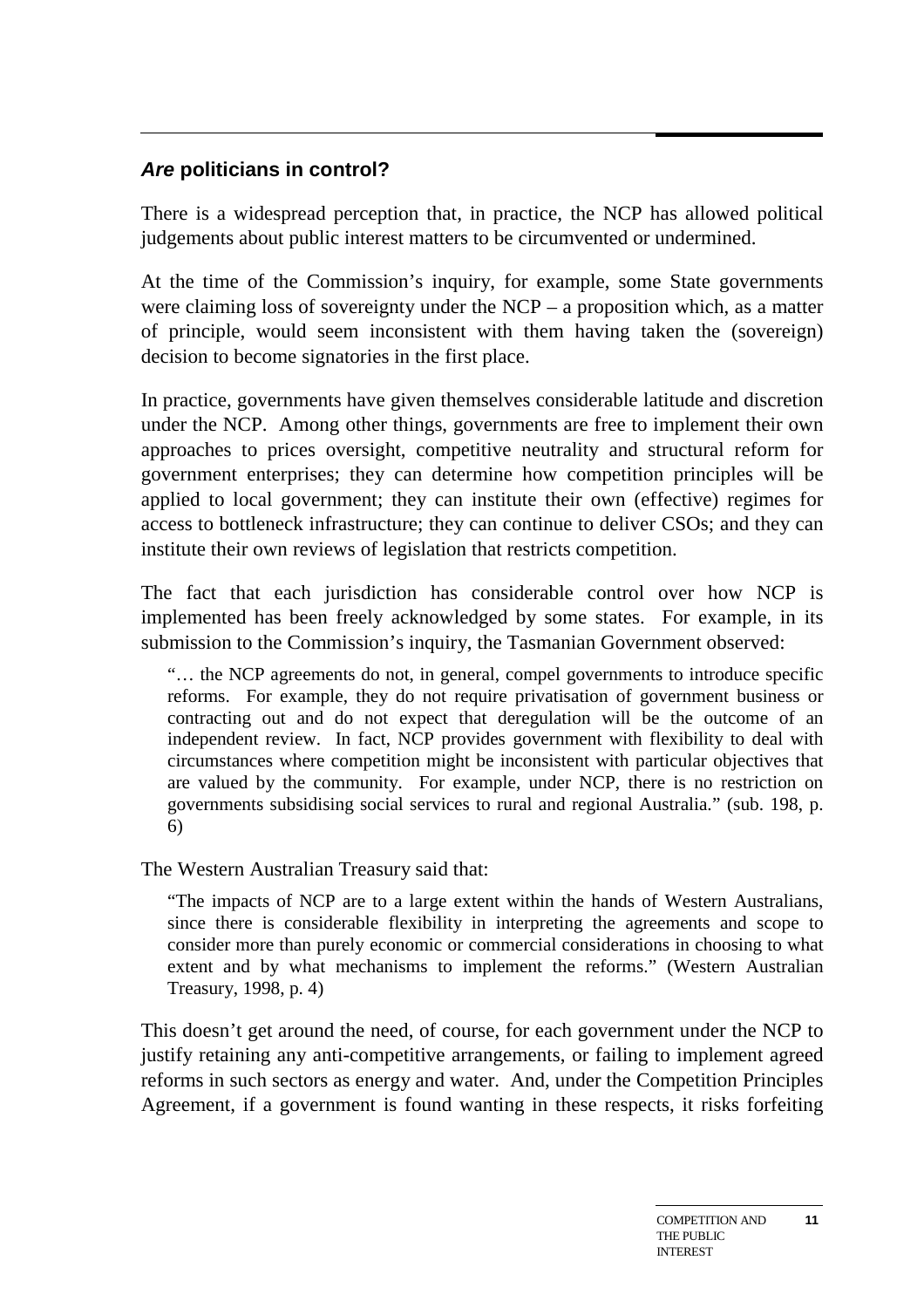competition payments from the Commonwealth – which after all are a *dividend* contingent on projected revenue gains flowing from the reforms, not an *entitlement*.

While the sums involved in the competition payments are not large by State budget standards, they do assume significance at the margin. The prospect that the Commonwealth may withhold them, on advice from the National Competition Council (NCC), may well be the true source of concern about loss of sovereignty and helps explain the critical attention directed at the Council and its approach.

This is the flip side of the more constructive political economy function of those fiscal incentives, noted previously. When political pressures are considered too strong to resist, the potential to withhold payments can be portrayed as inappropriate external interference in a jurisdiction's own policy development processes.

# **The NCC's role**

In its submission to the Commission's inquiry, the South Australian Government (sub. 156) alleged:

"the NCC brings its own ideological position to consideration of policy outcomes and should not seek to dictate those outcomes to Governments, particularly in legislation review where the final decisions on reform outcomes must rest with elected Government"

Similar concerns were raised by the Tasmanian and Queensland Governments, as well as about differences in interpretation of NCP agreements between the NCC and State governments.

While the Commission was not in a position to evaluate all such claims in its inquiry, it considered that the available evidence, particularly for legislation reviews, did not support the contention that the NCC dictated outcomes. It is after all an *advisory* body and, unlike the ACCC, it cannot take regulatory action based on its own interpretation of what is in the public interest. While the NCC clearly does seek to satisfy itself about the integrity of NCP processes, that is what it is required to do.

The Commission raised questions, however, about whether the integrity of the NCC's own role as an impartial adviser had the potential to be compromised by its perceived advocacy activities, including the conducting of legislation reviews (a function that has subsequently been withdrawn). Since then, the NCC has issued a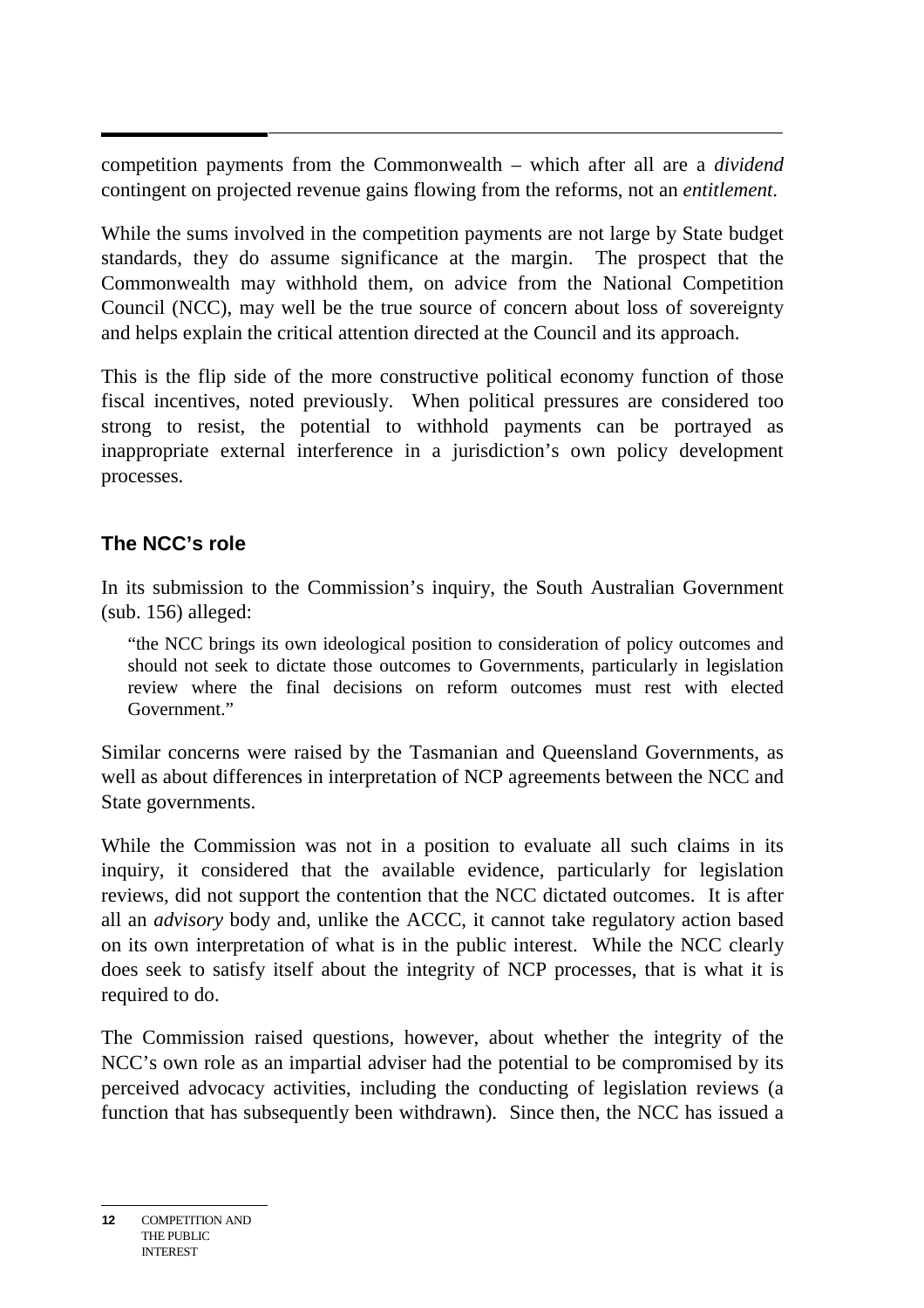number of pamphlets targeted at key areas requiring government decisions (such as taxi regulations and the regulation of the medical and legal professions). These took a firm policy line and while they clearly sought to generate debate, they may have served to reinforce earlier concerns about the potential for conflicting roles.

However, it should be noted that, in the absence of greater involvement by governments in selling competition reforms to their electorates, the NCC has had to do more in this area than might otherwise have been necessary (and governments may well have been happy for it to take the lead.)

It is also relevant that while the NCC formally has only an advisory role, as an independent national body its advice clearly carries considerable weight, particularly at the Commonwealth level. Thus, although its advice has on occasion been rejected by State Ministers (on infrastructural access matters), it has always been accepted by the Commonwealth. (This includes advice to the Industry Minister on coverage of the Eastern Gas Pipeline under the National Access Regime – a decision which was subsequently overturned on appeal to the Australian Competition Tribunal.)

In its report, the Commission considered that the way in which the NCC and the States "worked together and/or communicated" could benefit from a re-examination in the COAG review of the National Competition Policy. In the event, COAG agreed at its November 2000 meeting on a number of changes, including enhancing the opportunity for States to make their case, where the NCC recommends a penalty, before the Commonwealth's final decision on competition payments.

With respect to Legislation Reviews, the following (obscurely worded) amendment was made to the Competition Principles Agreement to guide the NCC's assessment of compliance.

"In assessing whether the threshold requirement of Clause 5 has been achieved, the NCC should consider whether the conclusion reached in the report is within a range of outcomes that could reasonably be reached based on the information available to a properly constituted review process. Within the range of outcomes that could reasonably be reached, it is a matter for Government to determine what policy is in the public interest." (COAG, 2000, Attachment B)

This appears to suggest that a government need not comply with the recommendation of a review, provided that its decision is within a range of outcomes that a "properly constituted review" might consider reasonable. On this point, the President of the NCC has recently stated: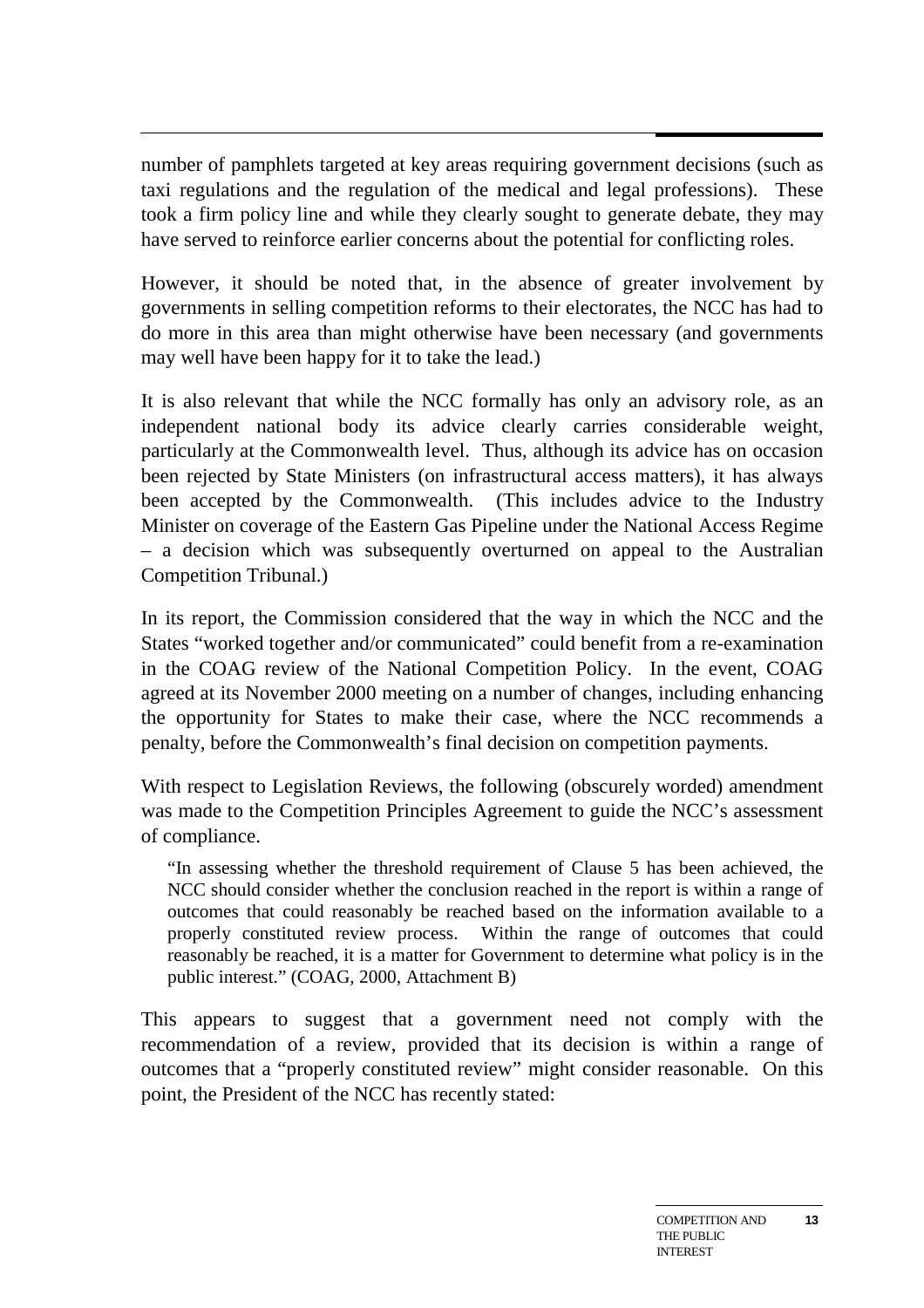"… I would take issue with suggestions that the November amendments give the States more autonomy in determining what policies are in the public interest. The amendments show that the States are prepared to set rigorous disciplines on themselves in applying the public interest test." (Samuel, 2001, p. 6)

One important discipline is the requirement for governments to provide more transparent reasons for any decisions to retain any anti-competitive arrangements. Governments agreed that they

"should document the public interest reasons supporting a decision or assessment and make them available to interested parties and the public" (COAG, 2000, Attachment B).

This would seem fundamental to the integrity of the process. Among other examples, such an approach would have assisted public understanding of the Commonwealth's rejection of the Irving Committee's (relatively mild) recommendations to partially free up the single export desk for wheat.

#### **Well informed political decisions**

There also seems to be general acceptance that a 'properly constituted review process' is the key to achieving appropriate outcomes. This applies to most elements of the NCP, but it is particularly relevant to assessments under the Legislation Review Program and for new regulations, including national standard setting by Ministerial Councils.

Processes which systematically review the objectives and rationales for regulatory arrangements, and the relative merits of different options for meeting them, are critical to informed political decision-making. They can also play a pivotal role in promoting public awareness of the tradeoffs in different policy approaches, thereby facilitating broader acceptance of change. Reforms to longstanding arrangements are always politically difficult, particularly those that involve losses by particular groups. Bringing the wider community along  $-$  at least some of the way  $-$  is often the key to achieving durable reform. For this reason, as well as for its informational value, public consultation needs to be a central feature of any review process.

For similar reasons, it is also important that the NCP's placing of the onus of proof on defenders of anti-competitive arrangements does not preclude an adequate case being made for the *removal* of such arrangements. In its own assessments, the NCC appears to permit 'short cuts' to be taken when jurisdictions are removing restrictions (NCC, 2001, pp 5.8-5.9). While this clearly accords with the underlying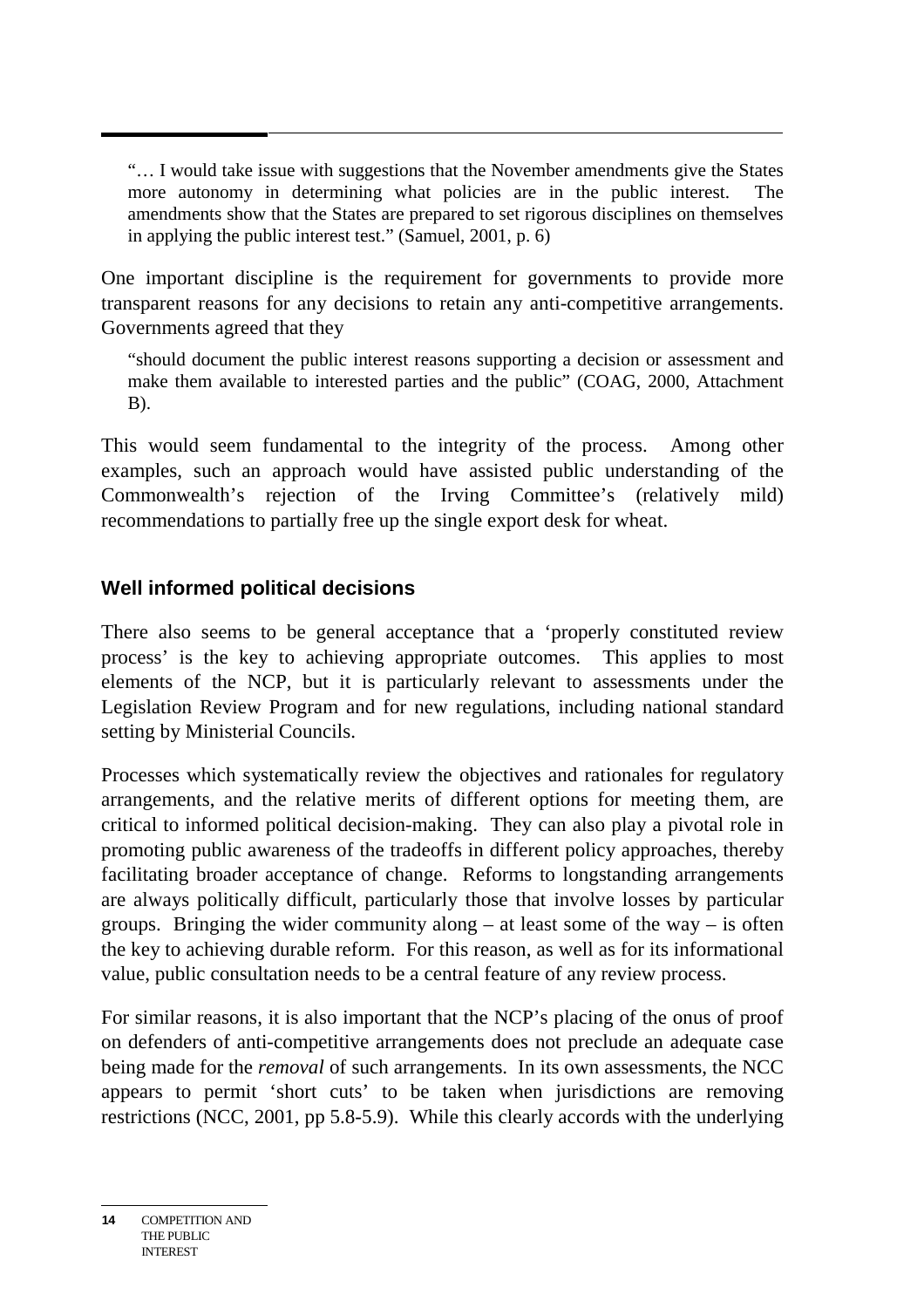logic of the NCP, to the extent that governments do so, it could add to perceptions that the process is a loaded one, in which the interests of parties benefiting from existing arrangements cannot get a 'fair hearing'.

By the same token, it is important that review processes are conducted at arm's length from those who may be affected by regulation, as well as those responsible for administering it. Input from all interests is important to an understanding of the issues, but that input should be transparently offered in submissions or public evidence, not by compromising the capacity of a review group to make (and be seen to make) an impartial assessment.

That said, the time and resource requirements of best-practice reviews can be substantial. Given the demanding schedule of the Legislation Review Program alone – involving some 1700 reviews across all jurisdictions, within an initial timeframe of just five years – it was inevitable that some corners would be cut. That may not matter much for insignificant or uncontentious matters, but many restrictions on competition are almost by definition not of that character. Poorly structured or hurried reviews neither assist the public image of National Competition Policy, nor enhance the prospects of achieving beneficial change.

It might be noted, as a footnote to this discussion, that the scheduled five year review of the NCP was essentially conducted by governments as an 'in-house' exercise, although explicitly drawing on the Commission's public inquiry on regional aspects, as well as two Parliamentary inquiries.

The fact that governments have once again signed off on what is only a slightly modified National Competition Policy is nevertheless of great significance. The Council of Australian Governments, in its own words,

"affirmed the importance of the National Competition Policy in sustaining the competitiveness and flexibility of the Australian economy and contributing to higher standards of living." (COAG, 2000, p4)

As a renewed commitment in support of competition, made at the highest political level in Australia, this should itself be seen as a clear expression of the public interest.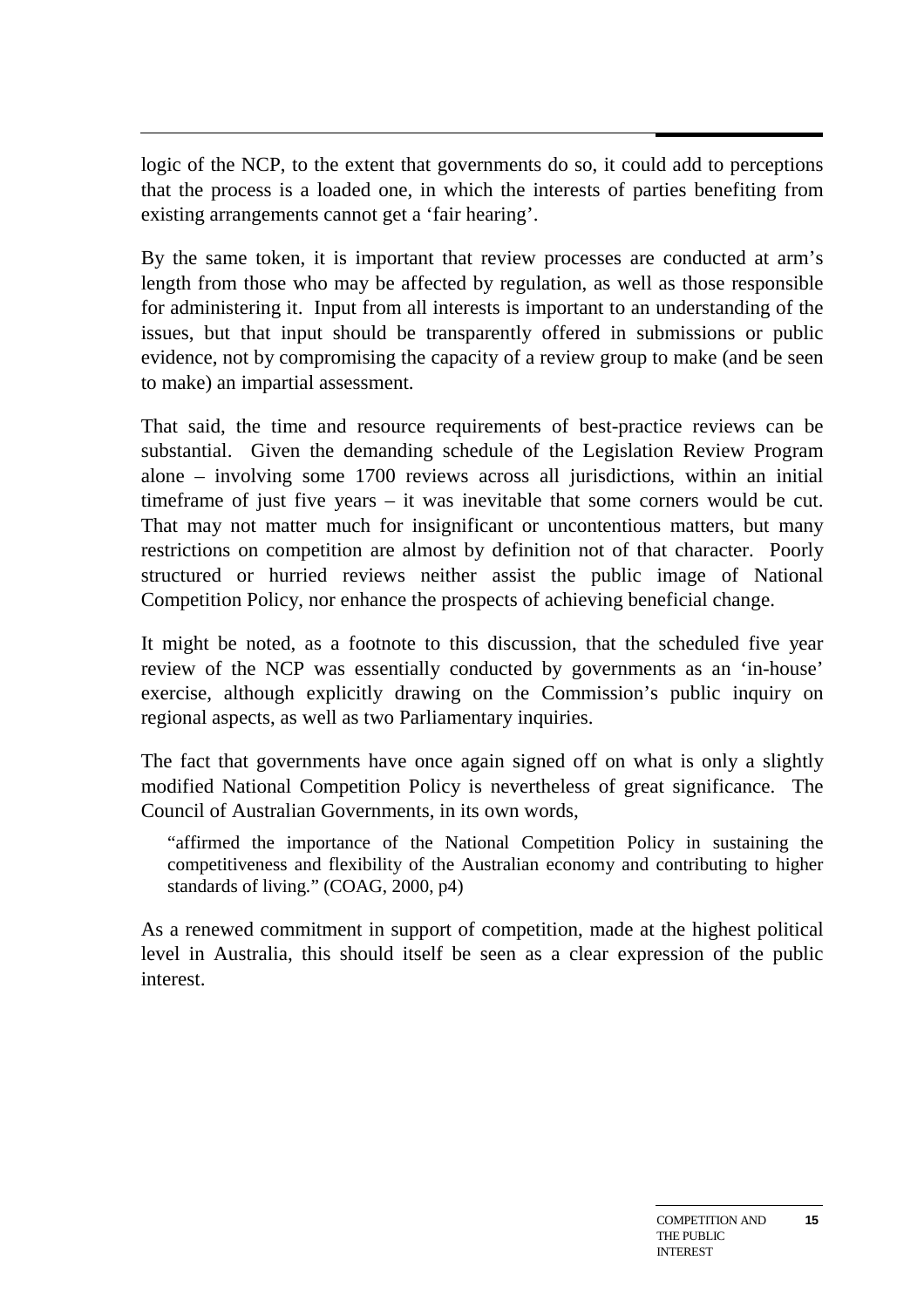### **References**

- COAG (Council of Australian Governments), 2000, *Communique*, 3 November.
- Hawker, D, et al (House of Representatives Standing Committee on Financial Institutions and Public Administration), 1997, *Cultivating Competition: Inquiry into Aspects of the National Competition Policy Reform Package,* AGPS.
- Hilmer, F, et al, 1993, *National Competition Policy: Report by the Independent Committee of Inquiry into Competition Policy in Australia*, AGPS, Canberra.
- Industries Assistance Commission, 1989, *Government Non-Tax Charges,* Report No. 422, AGPS, Canberra.
- Industry Commission, 1996, *Annual Report 1995-96,* AGPS, Canberra
- Krugman, Paul, 1992, *Age of Diminished Expectations: US Economic Policy in the 1980s,* MIT Press, Cambridge.
- McEwan, I, 1995, *Private and Public Interest in the New Access Regime,* Background Paper Presented at ANU Workshop on the Legal and Economic Implications of Access.
- Mulgan, R, 2000, *Perspectives on the Public Interest*, Canberra Bulletin of Public Administration, March.
- NCC (National Competition Council), 1996, *Considering the Public Interest under the National Competition Policy*, Commonwealth of Australia.
- 1999, *National Competition Policy: Some Impacts on Society and the Economy*, AusInfo, Canberra.
- 2001, *NCP Framework for the Third Tranche Assessment of Government's Progress with Implementing National Competition Policy and Related Reforms,* AusInfo, Canberra.
- Parham, D., Barnes, P., Roberts, P. and Kennett, S., 2000, *Distribution of the Economic Gains of the 1990s*, Productivity Commission Staff Research Paper, AusInfo, Canberra.
- Productivity Commission, 1998, *Battery Eggs Sale and Production in the ACT*, Research Report, AusInfo, Canberra.
- 1999a, *The Impact of Competition Policy Reforms on Rural and Regional Australia*, Report No. 8, AusInfo, Canberra.
- 1999b, *Australia's Gambling Industries*, Report No. 10, AusInfo, Canberra.